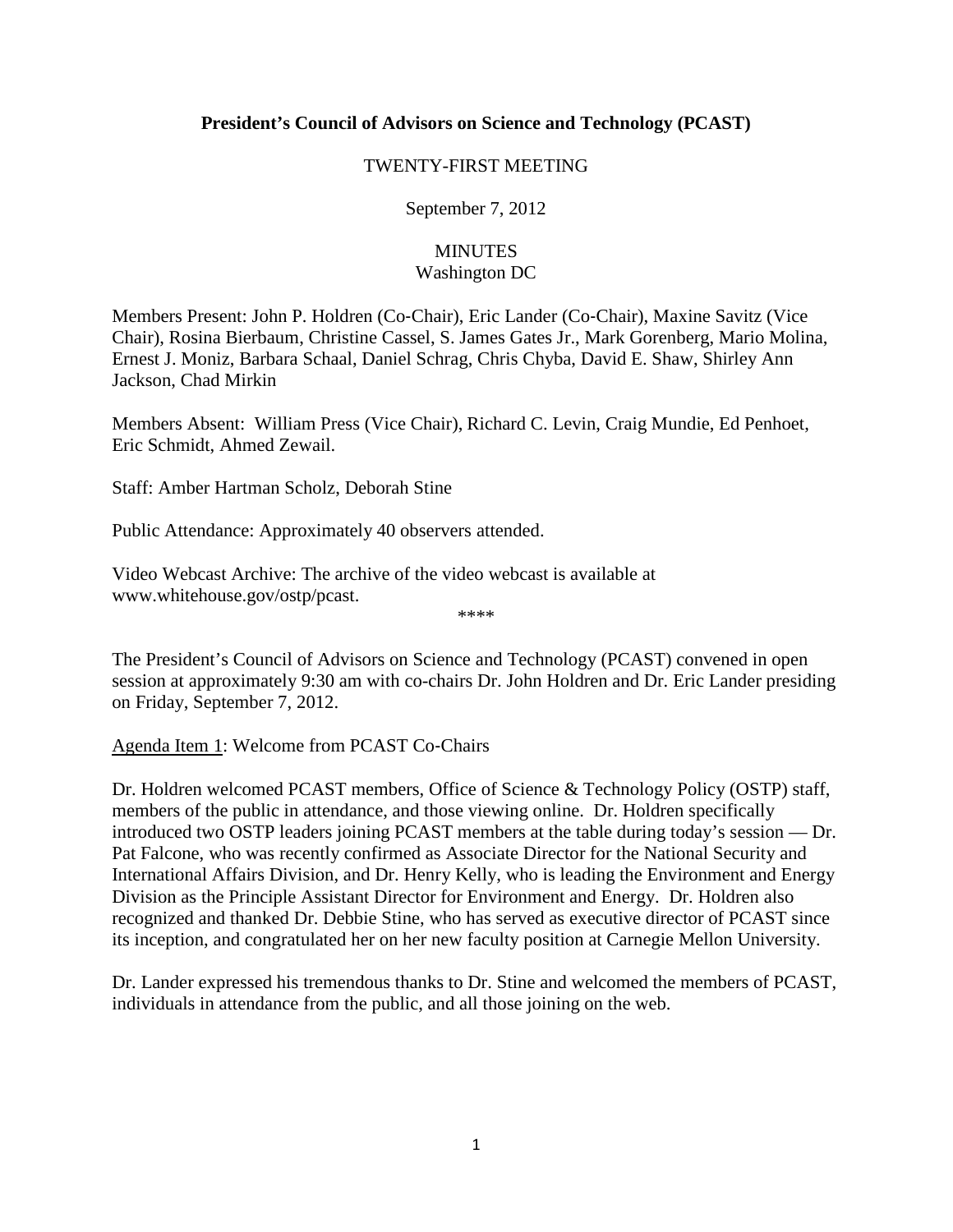#### Agenda Item 2: PCAST Study Updates

Dr. Lander introduced the three co-chairs of the Networking & Information Technology R&D (NITRD) 2012 Study Working Group — David Shaw (PCAST Member), Susan Graham, and Peter Lee — to provide an interim update on the study's progress. Shaw emphasized that the NITRD program is required by executive order to be reviewed every two years. He noted that the 2010 study included a full report of the program's status and explained that the 2012 report will serve as a shorter, follow-up analysis to that report. Shaw noted that the co-chairs are almost finished with a draft report and hope to have the report ready for approval at the November meeting.

Graham contributed several updates on the issues addressed in the report. She explained that the co-chairs were tasked with the objective to review the recommendations provided in the 2010 report, provide additional recommendations in this new report, and identify some of the recent challenges and opportunities in this arena. In particular, she highlighted the role of networking and information technology over the past two years in expanding space missions, big data initiatives, and widespread online education.

Lee focused his discussion on a specific area highlighted as an "emerging phenomenon" in the 2010 report, namely, the collaboration between very large numbers of networked people and computers (often referred to as social computing). In particular, Lee noted one successful, post-2010 example of social computing: the DARPA manufacturing challenge, which has led to the successful crowd source design of a new military transport vehicle.

PCAST members asked about the current status of metrics in measuring networking and technology, the intersection of NITRD with the robotics roadmap, and the forward trajectory of "massive open online courses" (MOOCs).

Agenda Item 3: Innovation and Public-Private Partnerships

Dr. Lander then introduced Tom Kalil, Deputy Director for Policy, White House Office of Science and Technology Policy (OSTP), and panelists Michele Cahill, Vice President, National Program, and Program Director, Urban Education, Carnegie Corporation of New York, and Sue Spradley, Executive Director, US Ignite, to speak about the role of innovation and public-private partnerships as powerful ways to bring together talents of the Nation to meet the needs of the public.

Kalil provided an overview of the 100Kin10 and US Ignite partnership efforts that Cahill and Spradley are leading and offered his thoughts on key characteristics that make collaborations effective. He also explored areas of necessary improvement in multi-sector collaborations moving forward.

Cahill outlined the origins of the 100Kin10 initiative and examined the framework in which the program now operates. She highlighted that 100Kin10 currently consists of a growing alliance of 118 leading public, private, and nonprofit entities, organized around a distinct commitment to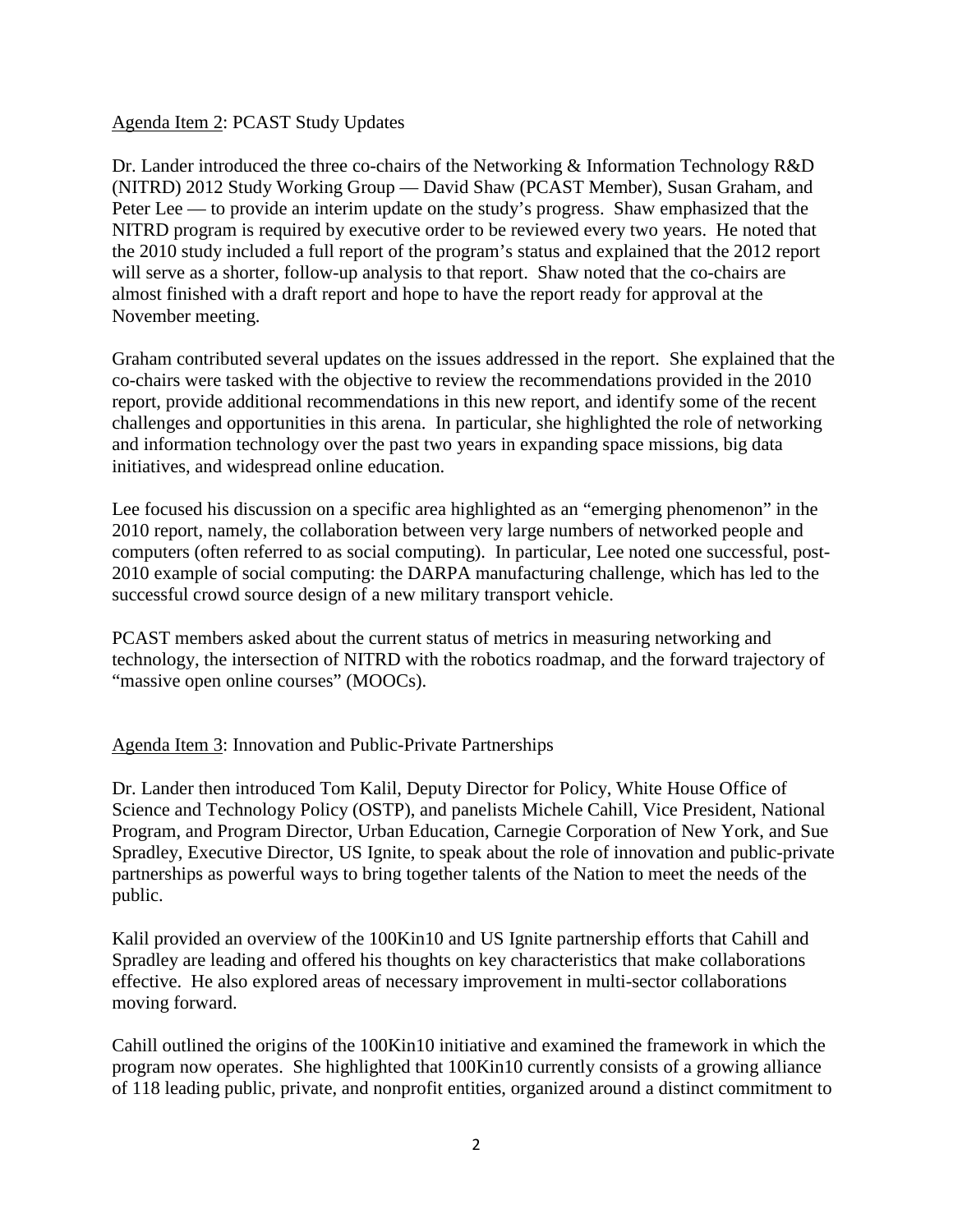promoting and developing high quality STEM education teachers. In facilitating these partnerships, the program sets a high bar for entry, develops vehicles for continuous learning opportunities among partners, and tries to identity unique capabilities among member organizations. Commitments are firmly focused on increasing the supply of and retaining excellence in STEM teachers, and building momentum to improve research and development goals.

Spradley provided an overview of the newly launched US Ignite program and discussed how partners from government, nonprofit, industry, and the entire technology and networking ecosystem are working together to achieve success. She explained the ways in which this publicprivate partnership is accelerating the development of applications and is taking advantage of next generation networks that are faster and have new functionalities.

Through presenting various application development examples and innovative ideas, Spradley emphasized that this partnership is crucial to addressing social challenges and providing new revenue models, improving upon and developing new technological infrastructures, and encouraging breakthrough technologies among the next-generation of developers and R&D experts.

PCAST members inquired about the role of PCAST in moving forward in these processes, Teach for America and its connection to 100Kin10, the concept of long and part-time teaching opportunities and their ability to strengthen 100Kin10, and how 100Kin10 partners are working together to enhance teacher retention rates.

# Agenda Item 4: Innovation Inducement Prizes

Dr. Lander continued by introducing the following panelists: Cristin Dorgelo, Assistant Director, Grand Challenges, OSTP; Karim Lakhani, Associate Professor, Harvard Business School and Principal Investigator, Harvard-NASA Tournament Laboratory; and Gregory Downing, Executive Director for Innovation in the Immediate Office of the Secretary, Department of Health and Human Services (HHS).

Dorgelo explained the purpose of incentive prizes, examined how the Federal Government is using prizes, gave key science and technology examples, and identified lessons learned and best practices. She summarized by saying that problem definition, ideation, planning, and publicprivate partnerships are central to creating prize structures of public value.

Downing provided an overview of what is happening at HHS from an agency perspective, how prizes have been used as an effective tool, the value that new applications and technological platforms are adding to the agency, and where HHS is moving forward with these initiatives. He closed by highlighting that innovation challenges have served as a motivating force throughout the agency, engaged different communities of the public, engendered partnerships with various organizations, and tapped into networks that have allowed the agency to perform its work more effectively.